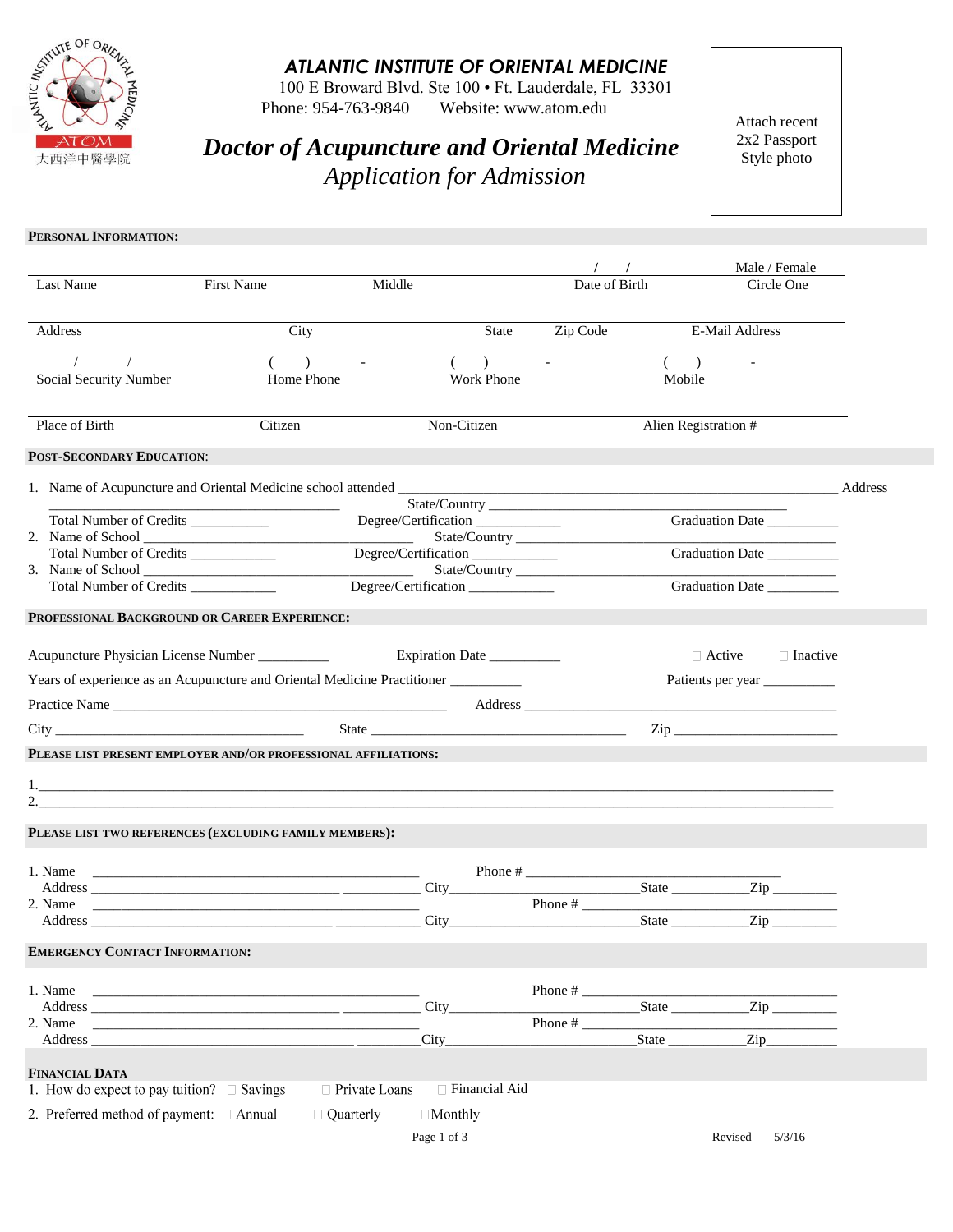### *ATLANTIC INSTITUTE OF ORIENTAL MEDICINE*

100 E Broward Blvd. Ste 100 • Ft. Lauderdale, FL 33301 Phone: 954-763-9840 Website[: www.atom.edu](http://www.atom.edu/)

## *Doctor of Acupuncture and Oriental Medicine Application for Admission*

- If you are a licensed Acupuncturist, are you, or have you been the subject of any disciplinary proceedings with a licensing board?  $\Box$  Yes  $\Box$  No
- Are you currently the subject of any criminal or disciplinary proceeding?
- □ Yes □ No Have your ever been convicted of a crime or charged with a violation of law which resulted in probations, community service, a jail
	- sentence or the revocation of your driver's license?

□ Yes □ No

If you answered yes to either of the above questions, please explain on separate sheets of paper. You may be required to furnish the school with copies of all official documents explaining the proceedings. This information will be handled confidentially.

#### **ADMISSIONS REQUIREMENTS:**

**1)** Sealed, official transcripts for AOM education sent to:

Atlantic Institute of Oriental Medicine Attention: Admissions Department 100 East Broward Boulevard, Suite 100 Fort Lauderdale, FL 33301

- **2)** Application for admission to the Doctor of Acupuncture and Oriental Medicine program; Attach recent 2x2 passport style photo.
- **3)** Proof of identification (i.e. Driver's license, Passport, or Alien Registration Card).
- **4)** Copy of Social Security card
- **5)** Professional Resume.
- **6)** Two letters of Recommendation (Excluding members of immediate family) addressing the candidate's potential as a doctoral student.
- **7)** A one page essay describing the applicant's background, reasons for pursuing a doctorate, and professional goals & aspirations.
- **8)** \$30 Non-Refundable Application Fee.
- **9)** Copies of Acupuncture Physician license

**10)**Certifications, and certificates issued by the NCCAOM if applicable.

 Upon receipt and review of all college transcripts, an interview will be scheduled with the Doctor of Acupuncture and Oriental Medicine Admissions Committee.



**I CERTIFY that all statements given in this application are true and accurate to the best of my knowledge.**

Candidate Signature \_\_\_\_\_\_\_\_\_\_\_\_\_\_\_\_\_\_\_\_\_\_\_\_\_\_\_\_\_\_\_\_\_\_\_\_\_\_\_\_\_\_\_\_\_\_\_\_\_\_\_\_\_\_\_\_\_\_\_\_\_\_\_\_\_\_ Date \_\_\_\_\_/\_\_\_\_\_/\_\_\_\_\_\_\_\_\_\_\_\_\_

Page 2 of 3 Revised 5/3/16